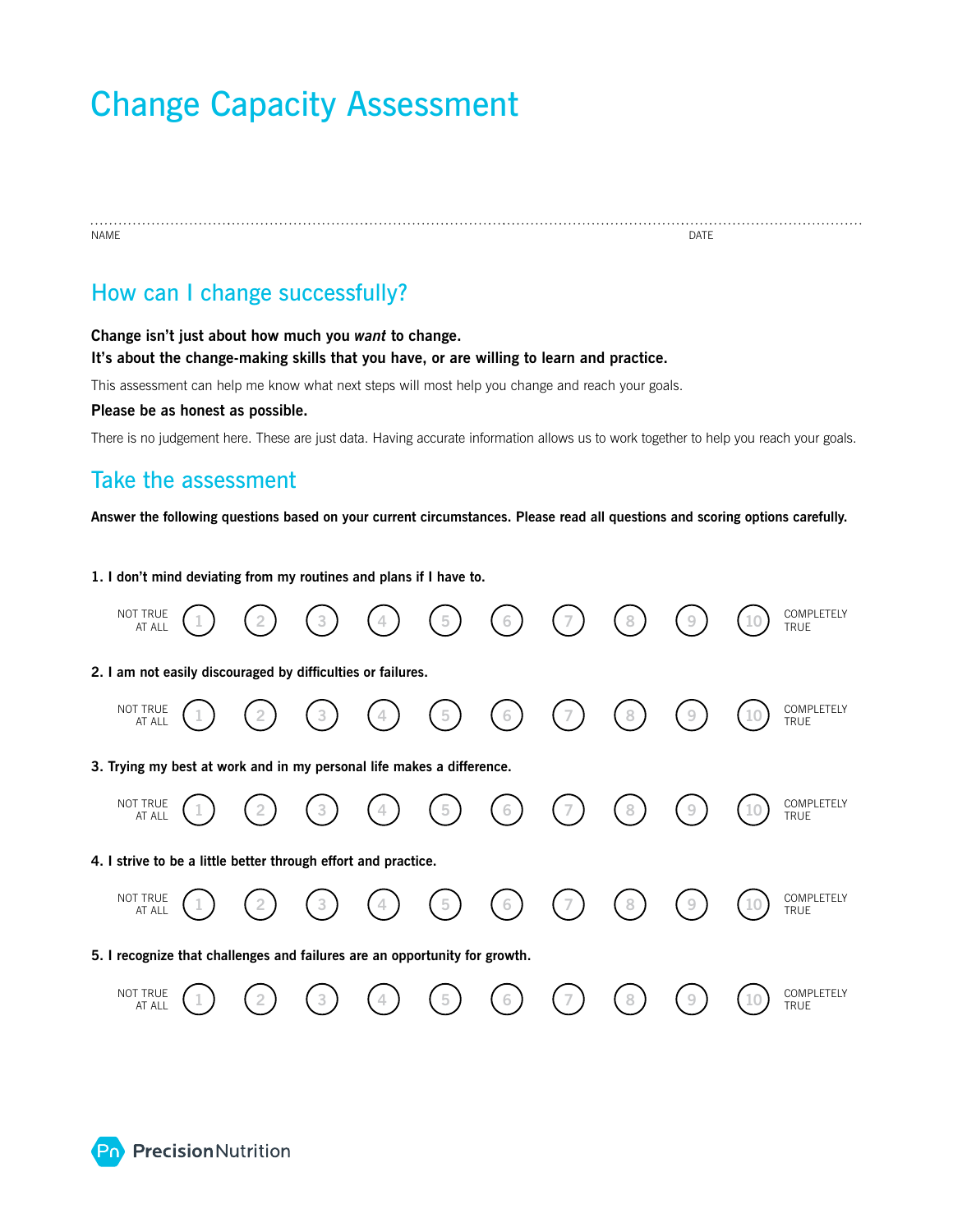**Pn** Precision Nutrition

**6. When things don't go as planned, I seek feedback from others to help me succeed.**